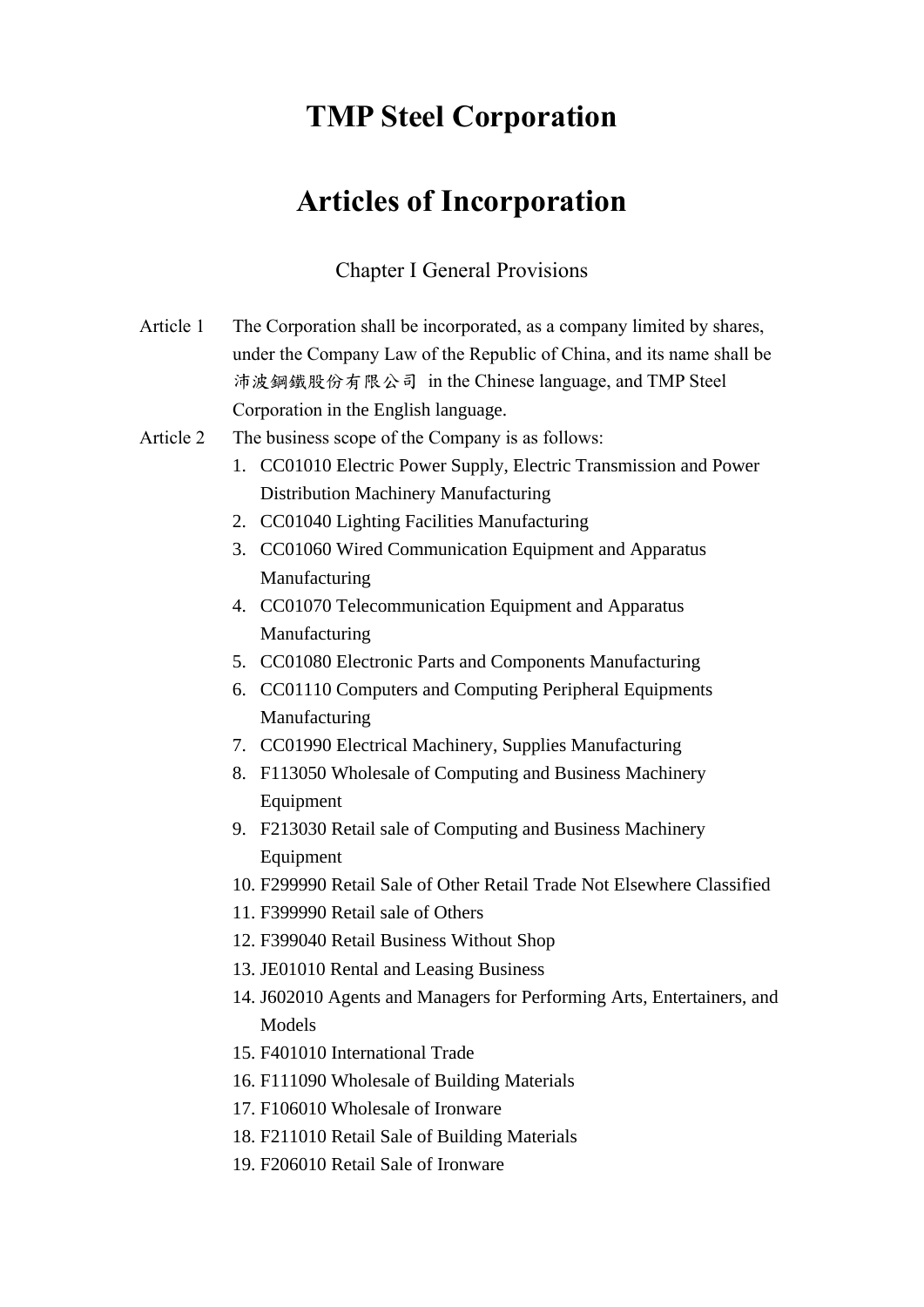- 20. CA01050 Iron and Steel Rolling, Drawing, and Extruding
- 21. F113010 Wholesale of Machinery
- 22. F113020 Wholesale of Household Appliance
- 23. F113070 Wholesale of Telecom Instruments
- 24. J701040 Recreational Activities grounds and Facilities
- 25. H701010 Residence and Buildings Lease Construction and Development
- 26. H701020 Industrial Factory Buildings Lease Construction and Development
- 27. H701050 Public Works Construction and Investment
- 28. H703090 Real Estate Commerce
- 29. H703100 Real Estate Rental and Leasing
- 30. I401010 General Advertising Services
- 31. ZZ99999 All business items that are not prohibited or restricted by law, except those that are subject to special approval.
- Article 3 The Company has its head office in Taipei City. The Company may, if necessary, set up branch offices domestically and abroad upon resolution of the Board of Directors authority.
- Article 4 (Delete)

#### Chapter II Capital stocks

Article 5 The total capital stock of the Corporation shall be in the amount of 1,500,000,000 New Taiwan Dollars, divided into 150,000,000 shares, at ten New Taiwan Dollars each, and may be paid-up in installments.

> The Corporation may reserve 114,620,000 New Taiwan Dollars among the above total capital stock for issuing stock warrant to exercise which including employee stock option , corporate bonds with stock options and etc. A total of 11,462,000 shares at ten New Taiwan Dollars each may be paid-up in installments.

Article 5-1 If the Company wishes to transfer an employee stock options to an employee at a price lower than the average price of the shares that were bought back or when the Company issues employee stock options with a subscription price lower than the closing price of the Company's common shares on the day of issuance, it shall be approved by at least two-thirds of the voting rights represented at the latest shareholders' meeting attended by shareholders representing a majority of the total issued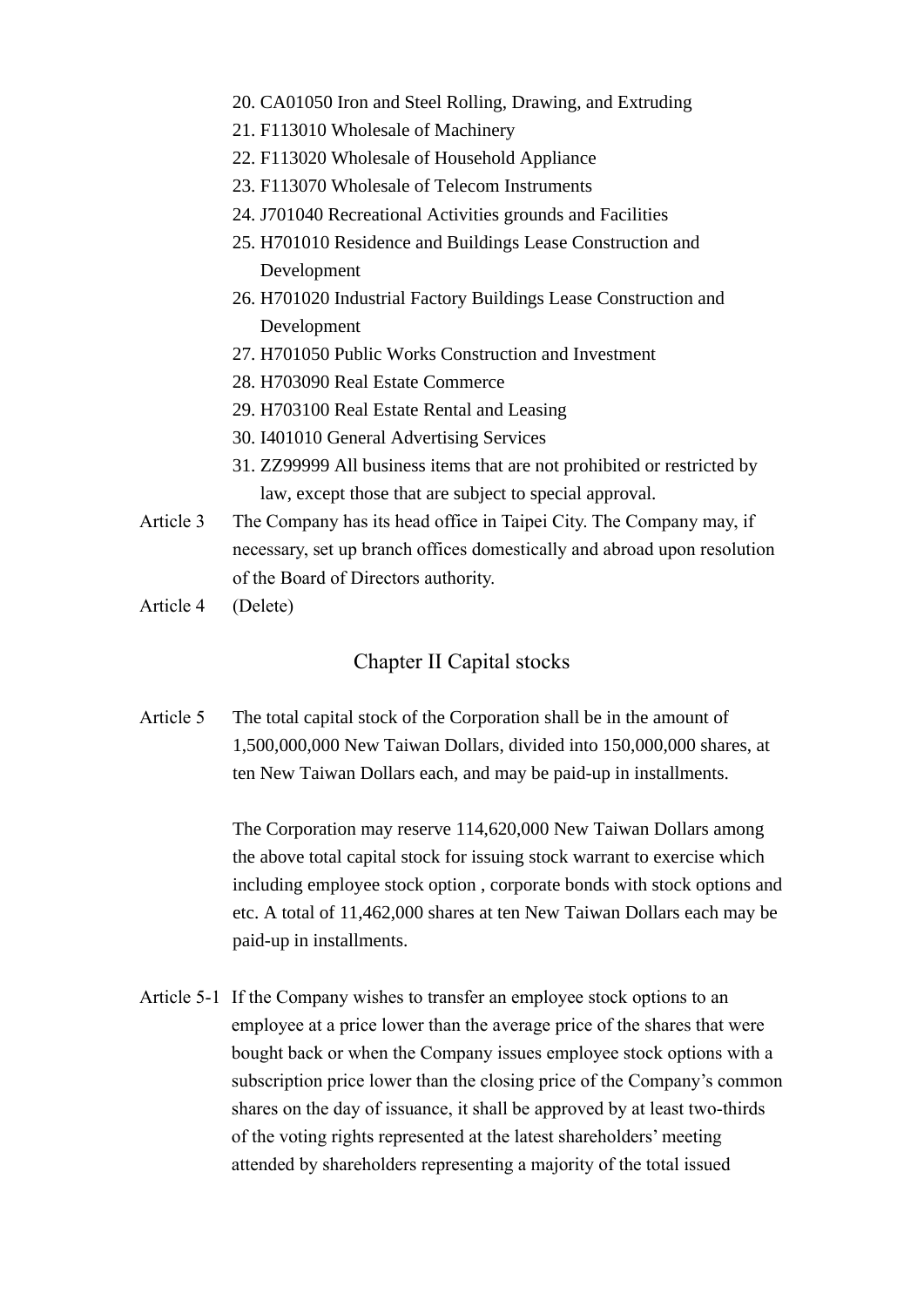shares.

Treasury stock purchased by the Company accordance with the company law can be transferred to the employees of parent's or subsidiaries of the company meeting certain specific requirements. Stock warrants of the Company or new stock issued by Company or restricted employee stock warrant can be transferred to the employees of parent's or subsidiaries of the company meeting certain specific requirements.

- Article 6 Unless otherwise provided in relevant laws or regulations, affairs concerning shareholder services need to be handled in accordance with the Regulations Governing the Administration of Shareholder Services of Public Companies promulgated by the competent authority.
- Article 7 Share certificates of the Company shall be assigned with serial numbers, shall indicate the particulars accordance with the company law, shall be affixed with the signatures or personal seals of three or more directors of the issuing company, and shall be duly certified or authenticated by the competent authority or a certifying institution appointed by the competent authority before issuance

The shares issued by the Company are exempted from printing, however, they shall be registered in the central securities depository and be handled in accordance with the regulations of the institution.

Article 8 Registration for transfer of shares shall be suspended sixty (60) days immediately before the date of regular meeting of shareholders, and thirty (30) days immediately before the date of any special meeting of shareholders, or within five (5) days before the day on which dividend, bonus, or any other benefit is scheduled to be paid by the Corporation. The period starts from the meeting date or the base date.

#### Chapter III Shareholders' Meeting

Article 9 Shareholders' meetings of the Corporation are of two types, namely: (1) general meetings and (2) special meetings. The general meeting shall be annually convened within six months from the end of each fiscal year. The special meeting shall be convened in accordance with the relevant laws and regulations, whenever is necessary. Unless otherwise provided by company law or other regulations, this Corporation's shareholders meetings shall be convened by the board of directors.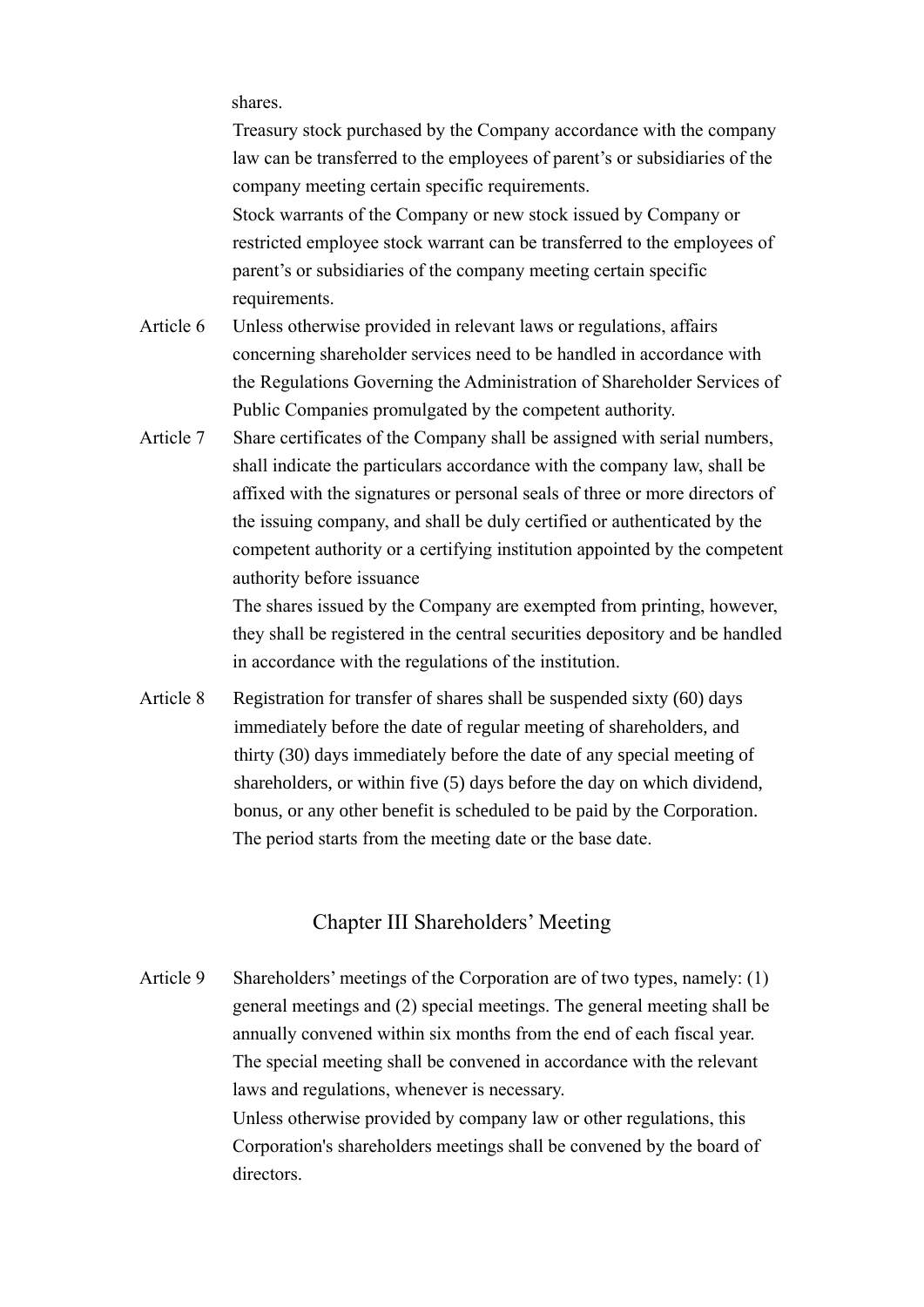- Article 9-1 Written notices shall be sent to all shareholders thirty days prior to the general meeting and fifteen days prior to the special meeting. The notice shall specify the date, place and reasons to convene. Pursuant to relevant laws and regulations, the notice served to the shareholder who owns less than 1,000 shares of nominal stocks may be given in the form of a public announcement.
- Article 10 Shareholders who are unable to attend the shareholders' meeting may designate a proxy to attend the shareholders' meeting with a power of attorney indicating the scope of authority in accordance with Article 177 of the Company Act and the Regulations Governing the Use of Proxies for Attendance at Shareholders' Meeting of Public Companies.
- Article 11 Unless otherwise provided by laws, regulations, bylaws, or rules, each shareholder of the Corporation is entitled to one vote for each share held , except when the shares are restricted shares or are deemed non-voting shares under Article 179, paragraph 2 of the Company Act.
- Article 12 The resolutions of shareholders' meeting, unless otherwise stated in the relevant laws and regulations, shall be agreed by the majority of votes represented by the attending shareholders or proxies who represents the majority of total number of issued shares.

#### Chapter IV Directors and Audit Committees

Article 13 The Board of Directors of the company has five (5) to nine (9) Directors, and the term of office is three (3) years. Re-elected candidates are reappointed. The total shareholding ratio of all directors shall not be lower than the regulations of the securities regulatory authority. The election of Directors adopts the system of nomination for shareholders to vote from a list of nominated candidates at the shareholders' meeting. The nomination method shall be conducted in accordance with one of Article 192 of the Company Law.

> In compliance with Articles 14-4 of the Securities and Exchange Law, the Corporation shall establish an Audit Committee, which shall consist of all independent directors. The Audit Committee or the members of Audit Committee shall be responsible for those responsibilities of Supervisors specified under the Company Law, the Securities and Exchange Law and other relevant regulations.

Article 13-1 The number of independent directors within the number of directors in the preceding article shall be three at least and shall not be less than one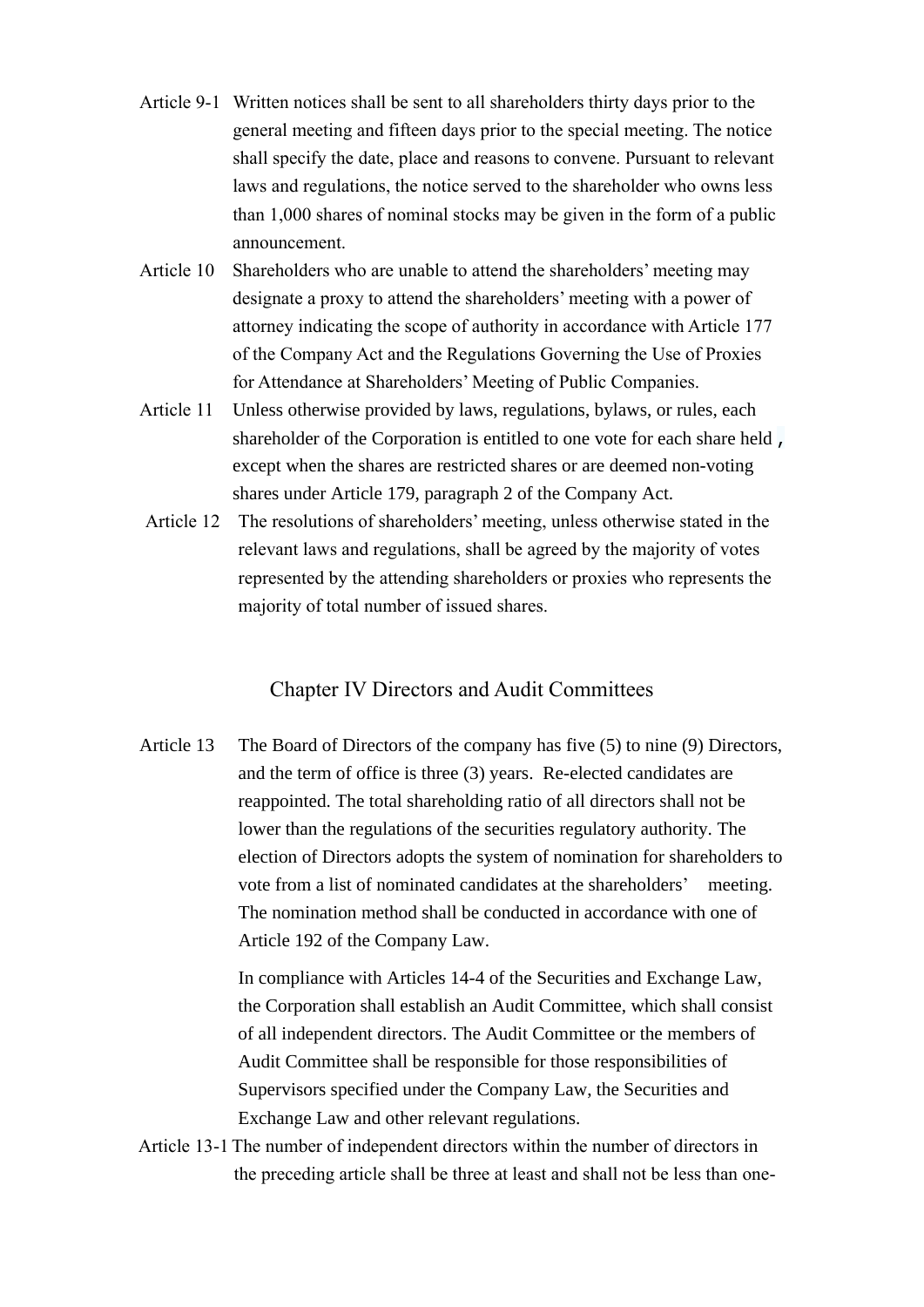fifth of the total number of directors.

- Article 13-2 The meeting of the Board of Directors shall be held at least once every quarter. Unless otherwise stipulated in the Company Act, the Board of Directors' meeting shall be convened by the Chairperson and shall be clearly stated in the written notices sent out to the directors. All directors shall be notified of the meeting seven days in advance via mail, e-mail or fax. In case of emergency, the Board meeting can be convened.
- Article 14 The Board of Directors is composed of directors, shall elect a Chairperson from among themselves in the Board of Directors' meeting with the consent of majority of attending directors which represents more than two-third of all directors. The Chairperson shall have the authority to represent the Company.
- Article 15 When the Chairperson is on leave or unable to exercise power, the person who may preside the meeting shall be determined in accordance with Article 208 of the Company Act.
- Article 15-1 A director who appoints another director to attend a board meeting shall in each instance issue a proxy form stating the scope of authorization with respect to the reasons for convening the meeting. No director may act as proxy for more than one other director.
- Article 16 The compensation of all directors shall be recommended by the Remuneration Committee and determined by the board of directors in accordance with the usual standards of the industry. The regulations governing the appointment and exercise of powers by the Remuneration Committee of a Company should be determined by the board of directors accordance with Article 14-6 of Securities and Exchange Act, other laws and the regulations of the authority.
- Article 16-1 The company may purchase duty insurance for directors every year to reduce and diversify the risk of major damages to the company and shareholders caused by the directors' illegal activities.

#### Chapter V Managers

Article 17 The Company shall has a general manager, a deputy general manager, an associate and have several managers. The appointment, dismissal and remuneration shall be subject to Article 29 of the Company Act.

#### Chapter VI Accounting

Article 18 The fiscal year for the Corporation shall be from January 1 of each year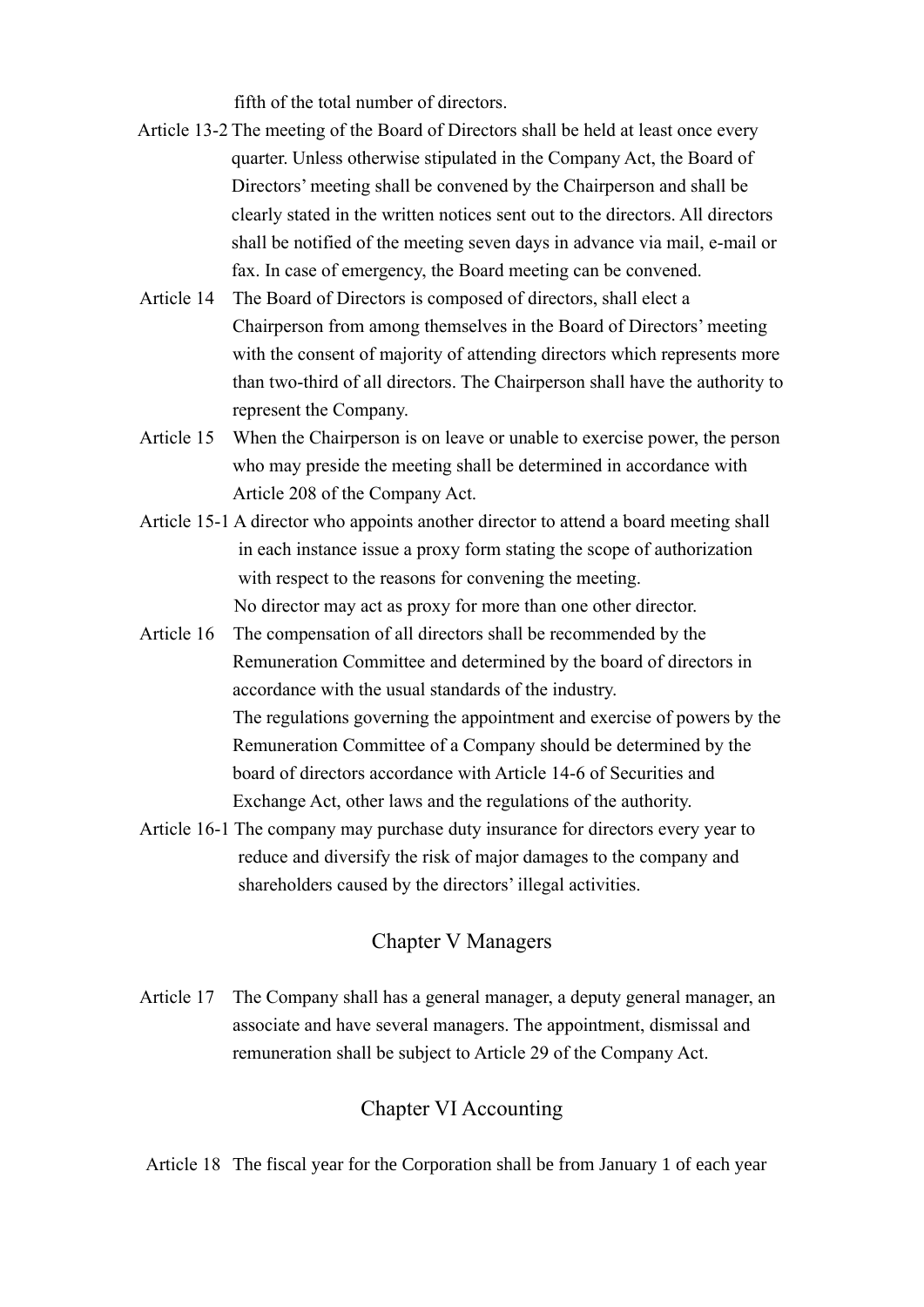to December 31 of the same year. After the close of each fiscal year, the following reports shall be prepared by the Board of Directors, and submitted to the regular shareholders' meeting for acceptance: After the close of each fiscal year, the following reports shall be prepared by the Board of Directors on 30 days before the meeting of the shareholders' meeting, and submitted to the regular shareholders' meeting for acceptance: (1) Business report (2) Financial statement (3) Profit distribution or deficit compensation proposal

Article 19 If the final annual accounts of the Corporation show a net profit for a given year, it shall allocate 1~10 percent of the net profit as profit-sharing compensation to employees which could be paid by cash or stock which should be decided by the board of directors. Those employees should be qualified employees of the company or the subsidiaries. The Corporation shall alloction no more than 4% of the net profit as profit-sharing compensation to Directors which should be decided by the board of directors.

> However, if the Company has an accumulated deficit, the profit shall cover the deficit before it can be used for compensation to employees and remuneration to the directors based on the above-mentioned ratios. When the Company completes final accounting to obtain net income, after deduction of income tax and dues and have covered the losses, the Company shall first set aside 10% of net income as legal reserve; provided that no legal reserve may be set aside when such legal reserve has reached the Company's total paid-in capital. The Company should provise or reverse the remaining to special reserve pursuant accordance with the Company law 41, and the board of directors submit the proposal to a shareholders' meeting for resolution on the distribution of dividends to shareholders.

Article 19-1The Company is at industrial growth stage. In the next few years, there are plans to expand operations and capital needs. Therefore, in addition to the distribution of earnings in accordance with the above regulations. Tthe company's dividend policy is in line with current and future development plans, Taking into account the investment environment, capital requirements and domestic and foreign competition conditions, and taking into account the interests of shareholders, the annual dividend is not less than 1% of the distributable earnings in current year, but when the cumulative distributable earnings is lower than the 1% of the total paid-in capital, it may not be distributed; when dividends to shareholders are distributed, it can be done in cash or stocks, where the cash dividend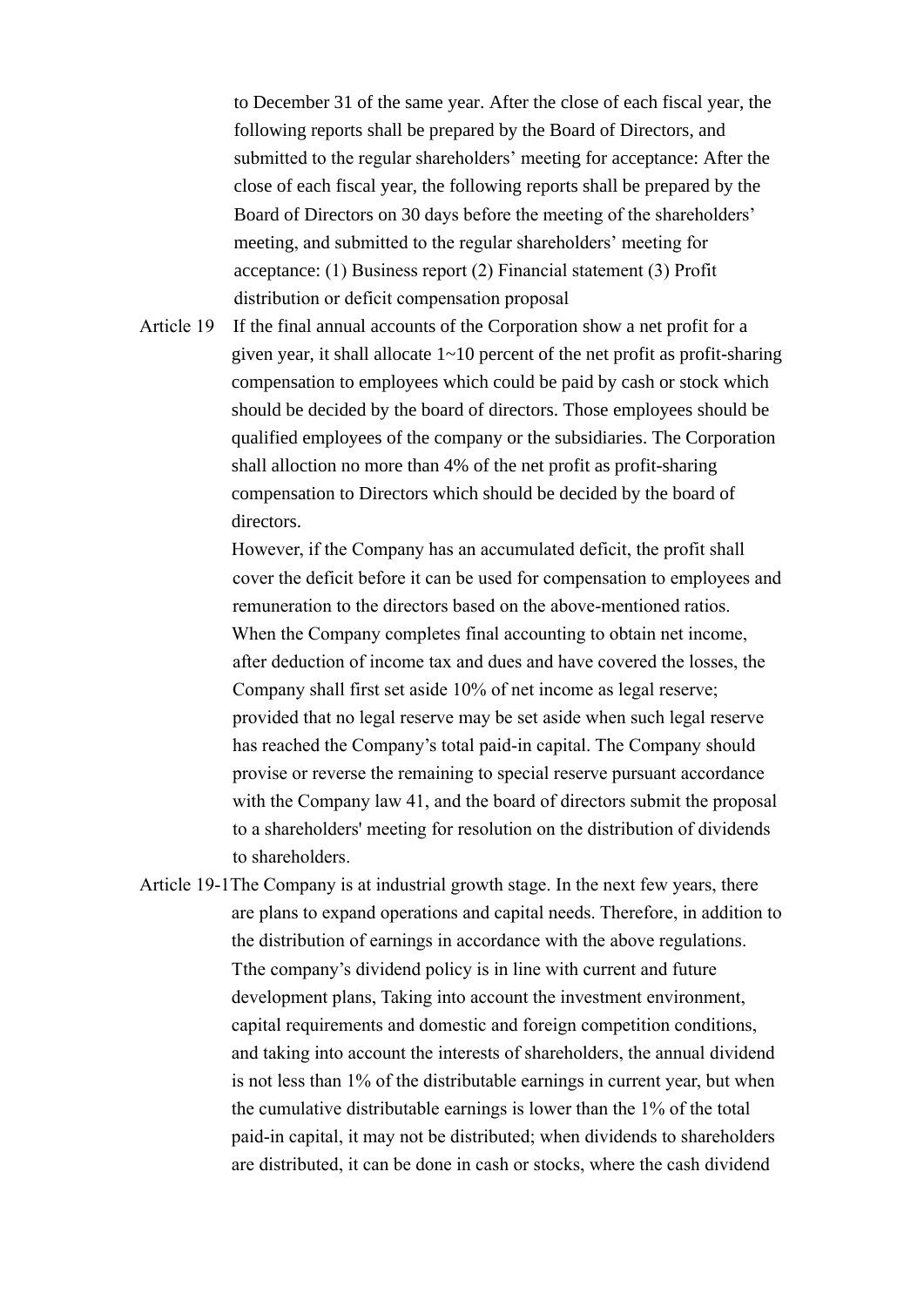is not less than 10% of the total dividend, but the type and ratio of the surplus distribution , It may be adjusted according to the actual profit and capital status of the current year and determined by the shareholders meeting.

### Chapter VII Supplementary

| Article 20 | The Company's investment may exceed 40% of the paid-in capital, and it     |
|------------|----------------------------------------------------------------------------|
|            | shall be authorized by the board of directors to execute it.               |
| Article 21 | The company may provide external guarantees among the similar              |
|            | industries.                                                                |
| Article 22 | Matters not set forth in the Articles of Incorporation shall be subject to |
|            | the Company Act, and other laws.                                           |
| Article 23 | The Articles of Incorporation was established on May 7, 1984.              |
|            | The first amendment was made on May 26, 1984.                              |
|            | The second amendment was made on December 10, 1984.                        |
|            | The third amendment was made on August 21, 1986.                           |
|            | The fourth amendment was made on September 9, 1986.                        |
|            | The fifth amendment was made on August 18, 1988.                           |
|            | The sixth amendment was made on May 2, 1989.                               |
|            | The seventh amendment was made on June 30, 1990.                           |
|            | The eighth amendment was made on August 6, 1990.                           |
|            | The ninth amendment was made on May 9, 1992.                               |
|            | The tenth amendment was made on December 21, 1992.                         |
|            | The eleventh amendment was made on February 15, 1993.                      |
|            | The twelfth amendment was made on August 5, 1993.                          |
|            | The thirteenth amendment was made on June 18, 1994.                        |
|            | The fourteenth amendment was made on July 20, 1994.                        |
|            | The fifteenth amendment was made on June 28, 1995.                         |
|            | The sixteenth amendment was made on August 18, 1995.                       |
|            | The seventeenth amendment was made on January 28, 1997.                    |
|            | The eighteenth amendment was made on March 18, 1997.                       |
|            | The nineteenth amendment was made on June 28, 1997.                        |
|            | The twentieth amendment was made on April 25, 1998.                        |
|            | The twenty-first amendment was made on June 12, 2001.                      |
|            | The twenty-second amendment was made on June 19, 2002.                     |
|            | The twenty-third amendment was made on May 13, 2003.                       |
|            | The twenty-fourth amendment was made on May 18, 2004.                      |
|            | The twenty-fifth amendment was made on June 14, 2005.                      |
|            | The twenty-sixth amendment was made on June 14, 2006.                      |
|            | The twenty-seventh amendment was made on June 15, 2007. (The               |
|            | revised Article 5-1 will be applicable from the date of implementation by  |